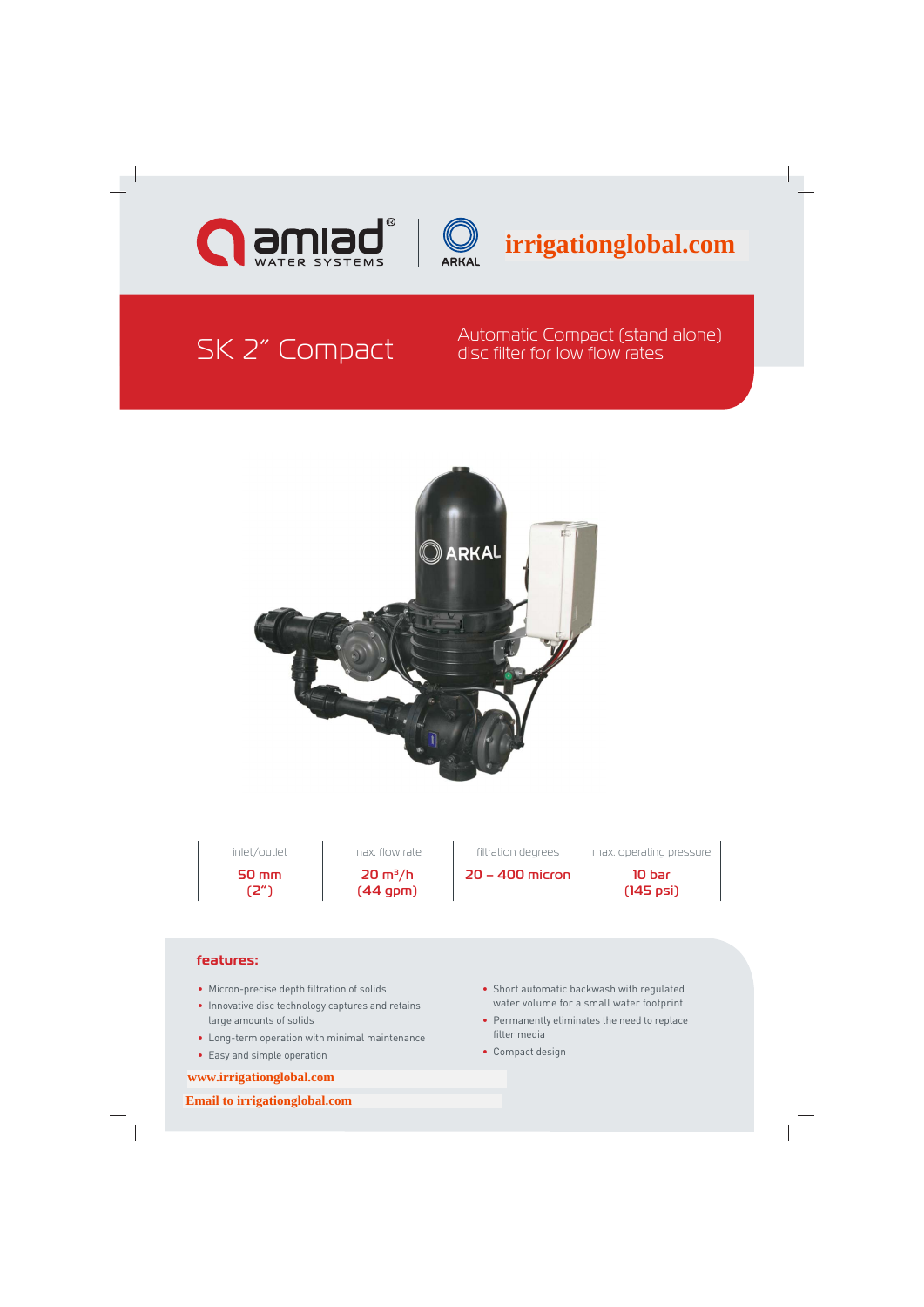## **How the SK 2" Compact Filters Work**

#### **General**

The Arkal SK 2" Compact filter is a stand alone, polymeric, automatic disc filters with a patented self-cleaning backwash mechanism.

The Arkal SK 2" Compact filter is for flow rates of up to 20 m3 /h (88 gpm) with filtration degrees ranging from 20 – 400 micron. Inlet /Outlet - 50 mm (2") diameter.

#### **The Filtration Process**

The discs are stacked on the SpinKlin™ spine and assembled according to pre-determined water filtration requirements. During filtration, the discs are compressed by means of a pre-loaded spring and differential pressure, forcing the water to pass through the grooved disc surface, thus trapping the solids.

#### **The Backwash Process**

Activated by a pre-determined time command or differential pressure, the filter enters backwash mode. The inlet valve port shuts as the drain valve port opens. Water flows through a bypass filter screen into the outlet valve and into the filter. During the backwash process, pressure is released and the spine's piston elevates, releasing the compression on the discs. Tangential jets of filtered water are then forced through the nozzles positioned along the spine. At this stage the discs spin freely, loosening the trapped solids which are then flushed out.

\*Please note: During backwash of the 2" Compact downstream flow is suspended.

#### **External Source Backwash**

The inlet and outlet valves automatically change position, and opens the drain and external source ports. Pressurized filtered water from the external source enters the filter through its outlet port and backwashes it.

#### **Air Aided Backwash**

Main benefits:

- Enhanced cleaning power, especially on fine filtration degrees
- Minimized backwash water volume
- Low pressure operation
- Reduced backwash time per filter pod (<10 sec)
- The air and water mix at a minimum pressure of 2.5 bar generates the optimal cleaning performance in spine technology

A clean & dry air pressure source is necessary to operate the filtration system (supplied by the customer).

| <b>Construction materials</b> |                                                            |
|-------------------------------|------------------------------------------------------------|
| Filter Housing & Lid          | RPP (Reinforce Polypropylene) & RPA (Reinforce Polyamide)  |
| Disc elements                 | PA (Polyamide) or PP (Polypropylene)                       |
| Backwash valves               | RPP (Reinforce Polypropylene) or RPA (Reinforce Polyamide) |
| Manifolds                     | PP (Polypropylene)                                         |
| Seals                         | NBR or EPDM, (Viton optional)                              |
| Control Tubing                | PF or PA                                                   |

#### **Disc material type availability according to filtration degree:**

| <b>Color Code</b>          | Gray   | <b>Purple</b> | <b>Green</b> | <b>Brown</b> | <b>Black</b> | <b>Red</b> | Yellow | <b>Blue</b> |
|----------------------------|--------|---------------|--------------|--------------|--------------|------------|--------|-------------|
| Micron                     | 20     | 40            | 55           | 70           | 100          | 130        | 200    | 400         |
| PP Disc<br>PA (Nylon) Disc | PP, PA | PP            | PP, PA       | PP. PA       | PP. PA       | PP. PA     | PP. PA | PP          |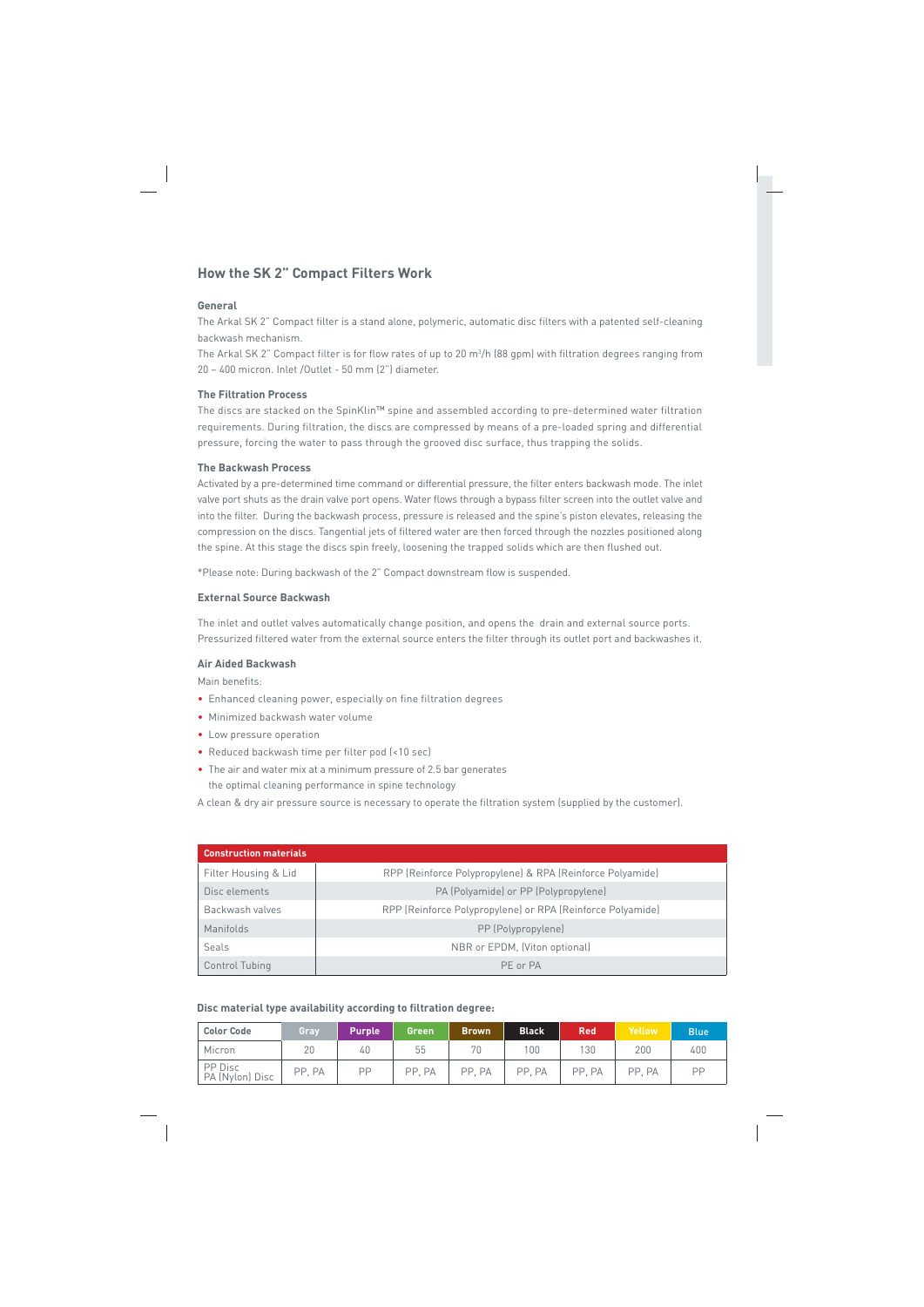# SK 2" Compact



| <b>Filter Type</b>       |          | 2" Compact                                  |  |
|--------------------------|----------|---------------------------------------------|--|
|                          |          |                                             |  |
| <b>General Data</b>      |          |                                             |  |
| Max. working pressure    |          | 10 bar (145 psi)                            |  |
| Min. backwash pressure   |          | 2.8 bar (40.6 psi)                          |  |
| Max. recommended         | $100\mu$ | $15 \text{ m}^3$ /h (88 gpm)                |  |
| flow rates               | $55\mu$  | $10 \text{ m}^3/h$ (44 gpm)                 |  |
| Filtration volume        |          | 1,148 cm <sup>3</sup> (70 in <sup>3</sup> ) |  |
| Inlet/Outlet diameter    |          | $50 \text{ mm} (2")$                        |  |
| Max. working temperature |          | 60°C (140°F)                                |  |
| Dry weight               |          | 20 kg (44 lb)                               |  |
|                          |          |                                             |  |
| <b>Backwash Data</b>     |          |                                             |  |
| Exhaust valve            |          | 50 mm (2")                                  |  |
| Flushing time            |          | 20 sec                                      |  |

10 m<sup>3</sup>/h (44 gpm)





### **Typical Installation Drawing Typical Installation Drawing Head Loss Graphs (in clean water)**

Minimum flow for backwash



| <b>Dimensions</b> |        | 1 unit battery    |
|-------------------|--------|-------------------|
|                   | Length | 749 mm (29 1/2")  |
| R                 | Width  | 287 mm (11 5/16") |
|                   | Height | 612 mm (24 3/32") |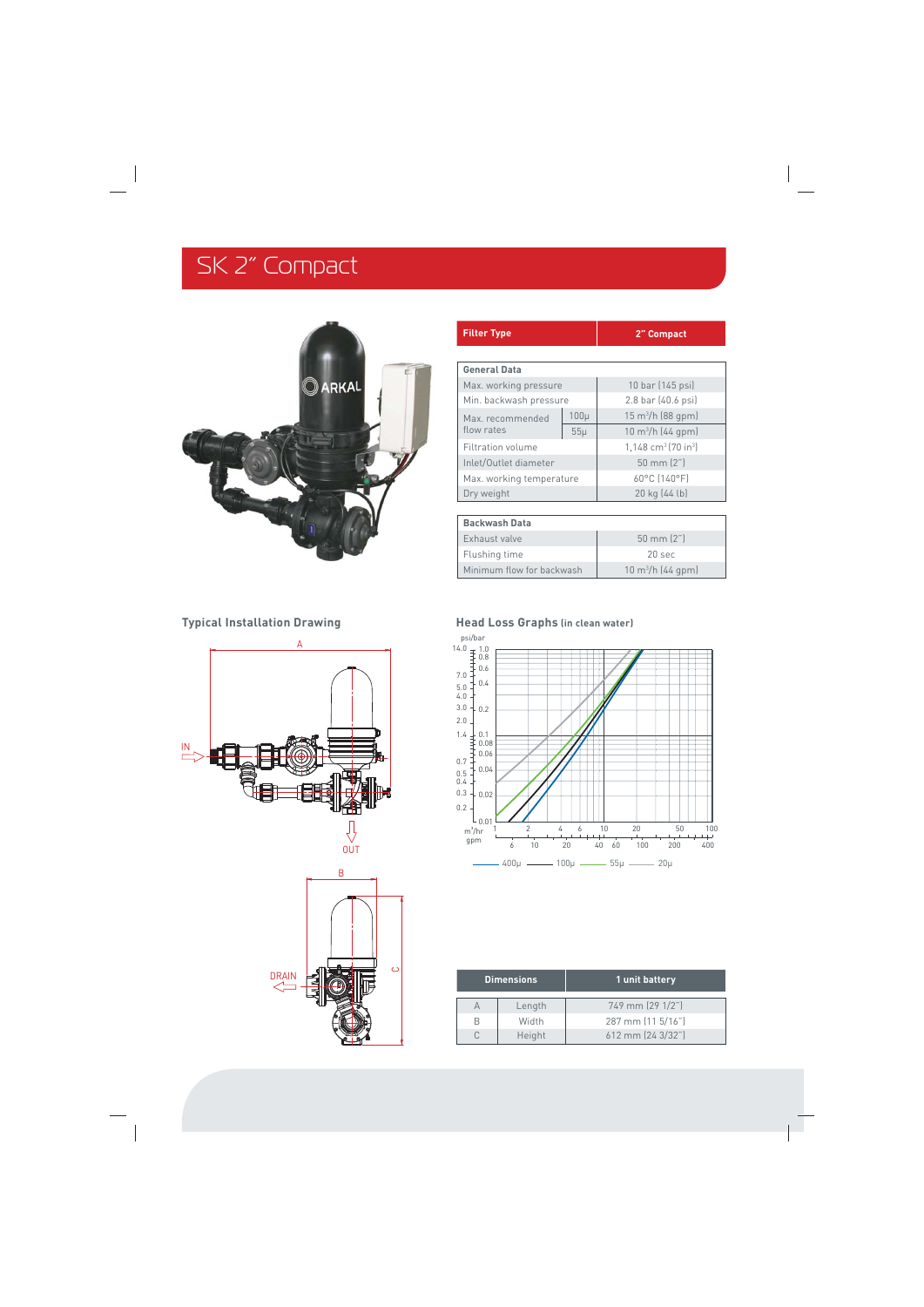# SK 2" Compact External Source



| <b>Filter Type</b>       |                      | 2" Compact EX.S.                              |
|--------------------------|----------------------|-----------------------------------------------|
|                          |                      |                                               |
| <b>General Data</b>      |                      |                                               |
| Max. working pressure    |                      | 10 bar (145 psi)                              |
| Min. backwash pressure   |                      | 2.8 bar (40.6 psi)                            |
| Max. recommended         | $100\mu$             | $15 \text{ m}^3$ /h (88 gpm)                  |
| flow rates               | $55\mu$              | $10 \text{ m}^3/h$ (44 gpm)                   |
| Filtration volume        |                      | $1,148$ cm <sup>3</sup> (70 in <sup>3</sup> ) |
| Inlet/Outlet diameter    | $50 \text{ mm} (2")$ |                                               |
| Max. working temperature |                      | 60°C (140°F)                                  |
| Dry weight               |                      | 20 kg (44 lb)                                 |
|                          |                      |                                               |
| <b>Backwash Data</b>     |                      |                                               |
| Exhaust valve            |                      | $50 \text{ mm} (2")$                          |
| Flushing time            |                      | 15 sec                                        |

 $10 \text{ m}^3/h$  (44 gpm)



**Typical Installation Drawing Typical Installation Drawing Head Loss Graphs (in clean water)** 

Minimum flow for backwash



| <b>Dimensions</b> |        | 1 unit battery    |
|-------------------|--------|-------------------|
|                   | Length | 460 mm (18 1/8")  |
| R                 | Width  | 287 mm (11 5/16") |
|                   | Height | 612 mm (24 3/32") |